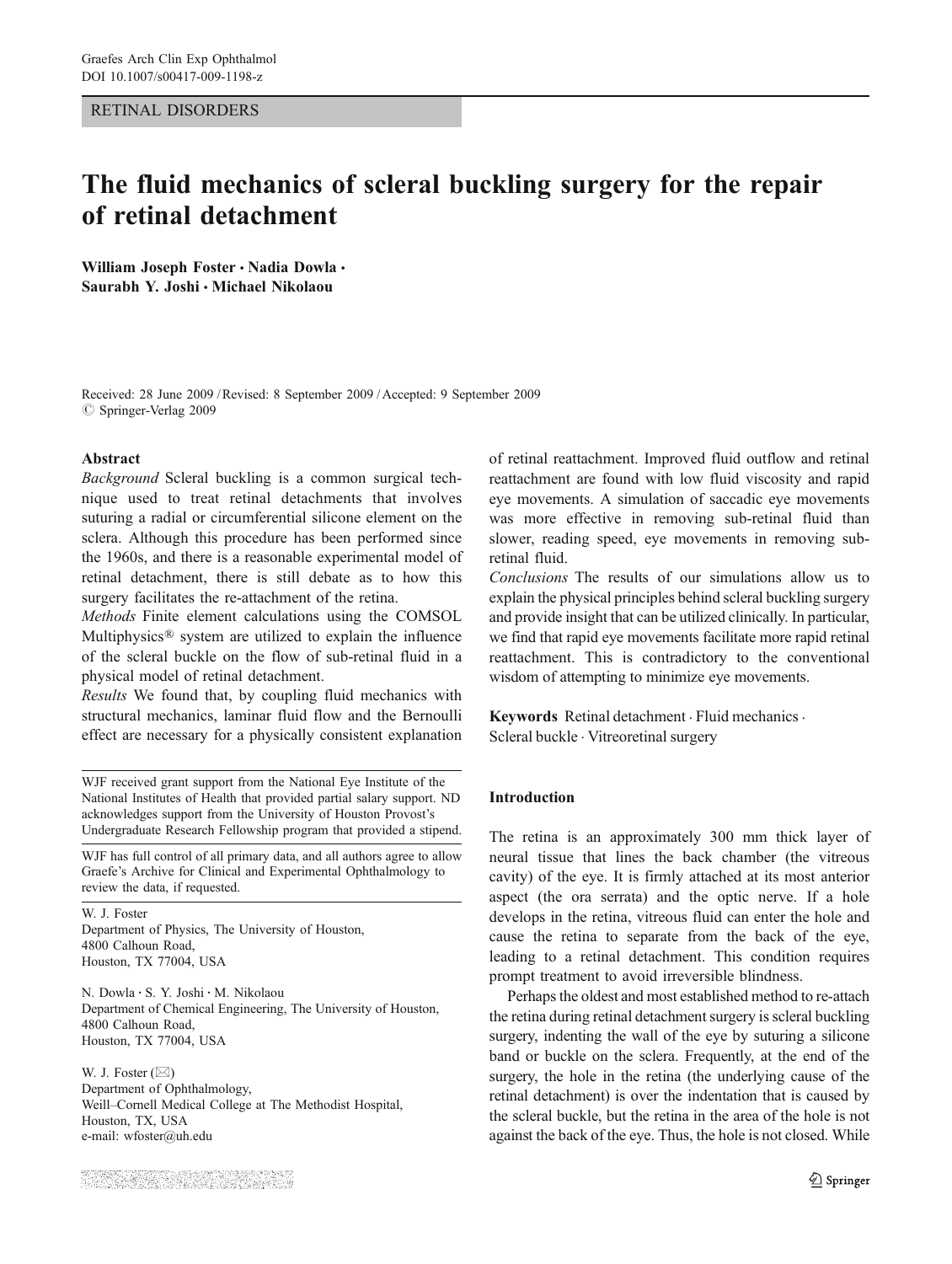an incision can, at the time of surgery, be made in the wall of the eye and sub-retinal fluid can be externally drained, this extra procedure rarely results in a complete absence of fluid under the retina. The question that we are asking is: "Why does the retina attach itself against the back of the eye after the placement of a scleral buckle?"

Previously, Clemens et al. [\[1\]](#page-5-0) developed a simplified experimental model (Fig. 1) of a retinal detachment and scleral buckling that reproduced the essential features of this problem. They utilized a fish tank with a thin cloth membrane attached at the periphery of the tank. The membrane contained a small hole, and a piece of tubing was placed under the membrane to simulate indentation from the scleral buckle. The tank was then manually rocked back and forth, in an oscillating manner, and the cloth "retina" was found to re-attach itself to the bottom of the tank if the silicone "buckle" were placed under the hole in the "retina". On the other hand, if the "buckle" were placed in an inappropriate position, not under the hole, the retina would remain detached. Our goal is to simulate this model system using finite element analysis, guided by physical reasoning.

There are other mechanisms that can aid in retinal reattachment, that are not included in these calculations:

1) The retinal pigment epithelium (RPE), the tissue directly under the retina, is known [[2\]](#page-5-0) to pump subretinal fluid out of the eye. Despite this, the pump



Fig. 1 Experimental model of a scleral buckle, as implemented by Clemens et al. Note the piece of cloth, attached at the lower edge of the tank, with a small central hole in the cloth. A piece of tubing under the cloth serves as the indentation or buckle. Reprinted with permission from Graefes Arch Exp Ophthalmol 225:16–18 (1987)

cannot keep up with the influx of fluid caused by the hole in the retina. This will be discussed later in this paper.

- 2) In addition, by indenting the wall of the eye in the area of the retinal hole, the vitreous gel cannot apply as much traction to the edge of the hole, and the hole may naturally close.
- 3) The osmotic pressure of the existing vitreous might be hypothesized to aid in re-attachment of the retina. This is known to not be the primary mechanism by which the retina is re-approximated to the back of the eye, given that the results of scleral buckling surgery do not depend upon whether the patient previously underwent a vitrectomy [\[3](#page-5-0)] (i.e., removal of the vitreous gel).

#### Materials and methods

In this paper, we utilize a simplified model of the eye, previously described experimentally in the paper by Clemens et al. [[1\]](#page-5-0). The system consists of a solid floor with a membrane suspended above it. A single hole is present in the membrane and an elevation, simulating a scleral buckle, can be placed in various positions under the membrane (Figs. [3](#page-2-0) and [4](#page-2-0)).

The model was implemented using COMSOL Multiphysics®, version 3.4 with the MEMS module to facilitate coupled fluid and structural equations. Unless stated otherwise, the separation between the retina and the back of the eye was initially 5 mm, and the density and dynamic viscosity of the fluid were taken to be that of water at 37.5°C. The retina, which is composed of neural tissue, is simulated as an isotropic membrane, 300 μm thick, with a Young's modulus of 1000 Pa. For comparison, simulations were also performed with the retina modeled as a 300 mm thick rigid membrane.

### Reynolds number of the system

A saccadic eye movement, or saccade is the fastest movement of an exernal part of the body. It is possible to create saccades in which the eye moves with a velocity of 400 degrees/second [[4\]](#page-5-0). Assuming a saccadic velocity of 400 degrees/second and a diameter of the eye of 0.04 meters, this movement results in a linear velocity at the retina of  $(0.04/2)*400$  degrees/sec\*pi/180=0.14 m/sec. If the spacing between the back of the eye and the detached retina is 0.5 cm, the Reynolds number for this system is  $(0.14 \text{ m/s}) * (0.005 \text{ m})/(0.658 \times 10^{-6} \text{ m}^2/\text{s}) = 1,060.$ 

Assuming a reading speed for the eye of 15 degrees/ second and a diameter of the eye of 0.04 mm, reading results in a linear velocity at the retina of (0.04/2)\*15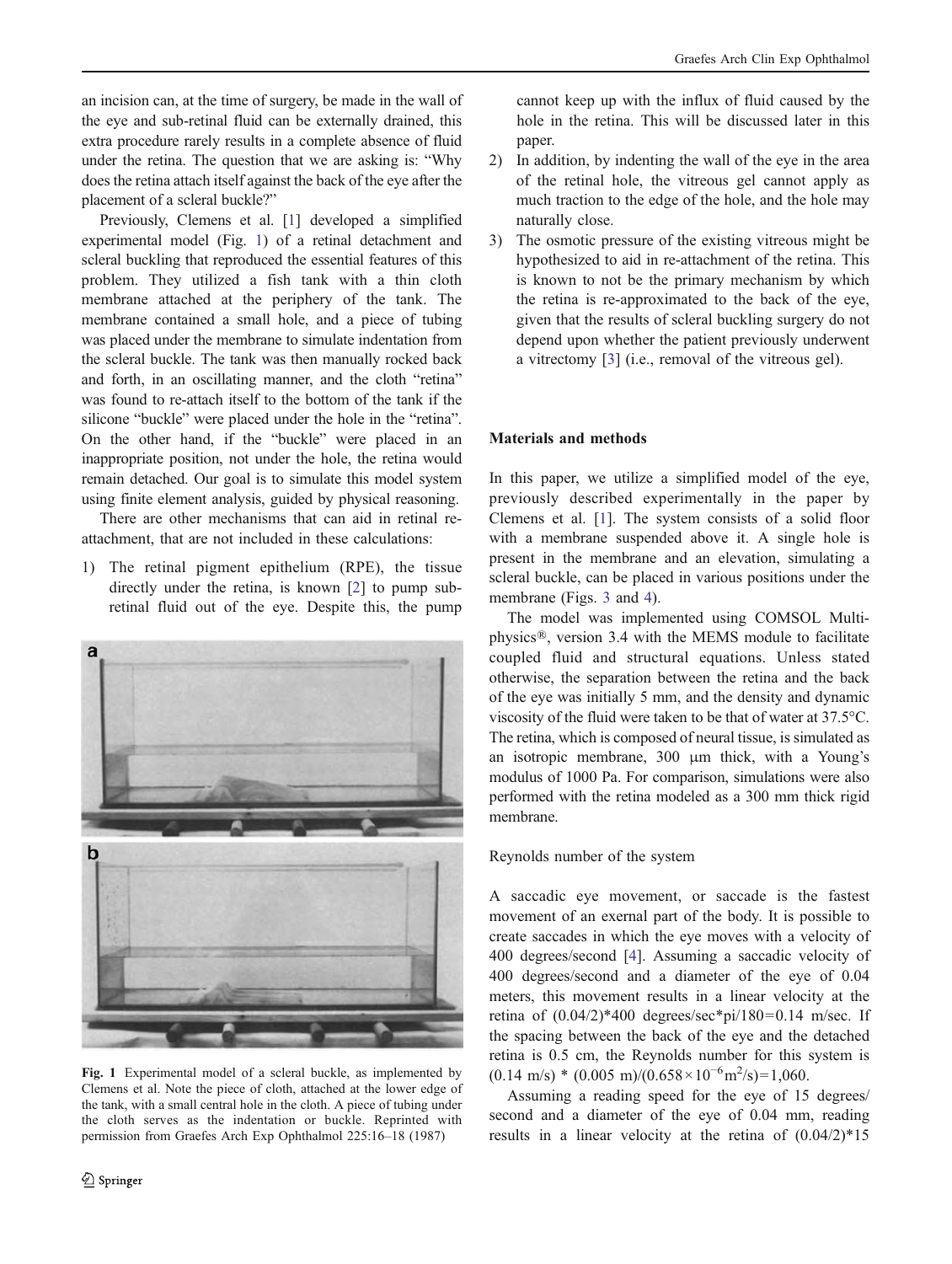<span id="page-2-0"></span>

Fig. 2 A simplified model of a retinal detachment

degrees/sec\*pi/180=0.00524 m/sec and a Reynolds number of 40. We thus must simulate a system that possesses primarily laminar flow (i.e., Reynolds number<1200), but not at a low Reynolds number.

# Fluid flow

Figure 2 illustrates a simplified model of a retinal detachment, where the model retina has a hole in it and is separated from the back of the eye. The length of the arrows illustrates the velocity of fluid flow with eye movement. Figures 3 and 4 illustrate a retinal hole with a scleral buckle in place and, again, the length of the arrows illustrates the velocity of fluid flow. Figures 3 and 4 illustrate two possible routes that fluid can flow in the buckle system, and we propose that the actual fluid flow will be a combination of the two diagrams.

Note that, in Fig. 4, the fluid must flow much faster in the area of the "buckle". Also, the Bernoulli principle states that pressure is inversely related to fluid velocity. Thus, the pressure over the buckle, in areas of higher fluid velocity, will be lower than in the rest of the eye (see Fig. [6](#page-3-0)). This induced pressure gradient can be utilized as a crude pump, if we consider that the fluid velocity varies with time.

Figure 5 illustrates the hypothesized combined result of the flow of fluid in the system. Note that the trailing retina is pulled downward, toward the back of the eye by the decreased sub-retinal pressure induced by the Bernoulli principle.

### Results

An illustration of a typical simulation is given in Fig. [6.](#page-3-0) Fluid flow is illustrated using arrows, while pressure is



Fig. 4 Changes in fluid velocity, with resulting changes in pressure, in the simplified model

displayed using color. Integrated fluid flow through the retinal hole was simultaneously calculated during each step of the simulation and plotted.

When the retina is held rigid and an artificially long (1-second) saccade is simulated (Fig. [6](#page-3-0)), fluid outflow through the hole is paradoxically increased with increased fluid viscosity (Fig. [7\)](#page-3-0). When retinal elasticity is included in the model (Fig. [8\)](#page-4-0), we find that more viscous fluids have diminished outflow, as is known to take place clinically. Given this finding, a flexible retina was utilized throughout all subsequent simulations to provide a more realistic simulation.

The eye moving at reading velocity (Fig. [9\)](#page-4-0) and undergoing rapid-eye movement (REM) sleep-like movement (Fig. [10](#page-4-0)) were then simulated at varying fluid viscosities (noted to the right in all of the figures, where  $1$ =the viscosity of water at body temperature, 2=twice that viscosity).

A comparison of fluid outflow for the different simulated eye movements (Fig. [11](#page-5-0)) demonstrates that REM-like movements promote fluid outflow more efficiently than slow reading movements or even single, large saccades.

Comparison with previously hypothesized models

A common textbook in vitreoretinal surgery [[2\]](#page-5-0) suggests additional explanations as to how scleral buckling works. The displacement of subretinal fluid away from the location of the retinal break and scleral buckle, as well as the inward displacement of the retinal break so that it is occluded by contact with the adjacent vitreous gel, have both been proposed. These explanations depend upon an assumption that the retina will remain relatively stationary. For most



Fig. 3 Deflection of fluid in the simplified model



Fig. 5 Resulting displacement of the retina with increased fluid outflow in the simplified system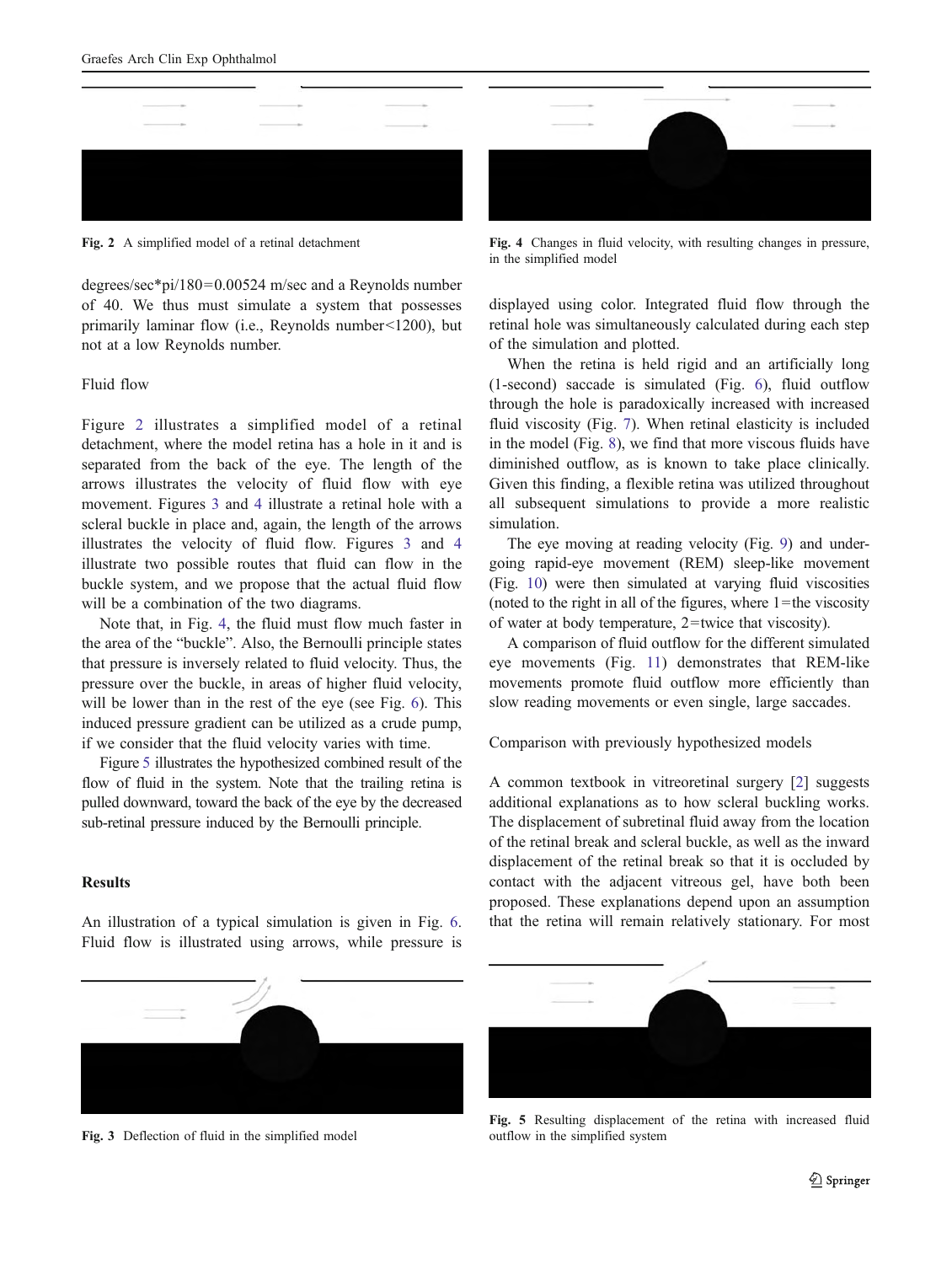<span id="page-3-0"></span>

Fig. 6 Simulated fluid flow from left to right. Note the elevated pressure to the left of the buckle indentation and the decreased pressure (signified by the blue color) to the right of the indentation

clinical scenarios, the low elastic modulus  $(\sim 1000 \text{ Pa})$  of the retina results in the retina freely moving, regardless of the position of the eye wall.

Other authors [\[5](#page-5-0)] have hypothesized that, in the case of a stationary retina, fluid flow from the vitreous cavity through the hole TOWARD the sub-retinal space can create a force for retinal re-attachment. The calculations in this model of retinal re-attachment can be compared to our computations.

It was previously found that  $\Delta P = \frac{3\mu C A}{4\pi h^3} \log \left(\frac{r}{r_0}\right)$ , where  $\mu$  = viscosity, C = choroidal reabsorption rate per unit area.  $A$  = area of the choroid exposed by the detached retina, h=  $1/2$  the height of the retina above the buckle,  $r =$  radius of the buckle, and  $r_0$ =radius of the retinal hole.

Fig. 7 Fluid flow with rapid eye movements and a rigid retina. On the right of the figure is the simulated viscosity, compared with water. Note that, unphysically, water is less efficiently removed from under the retina than fluid that possesses 30 times the viscosity of water

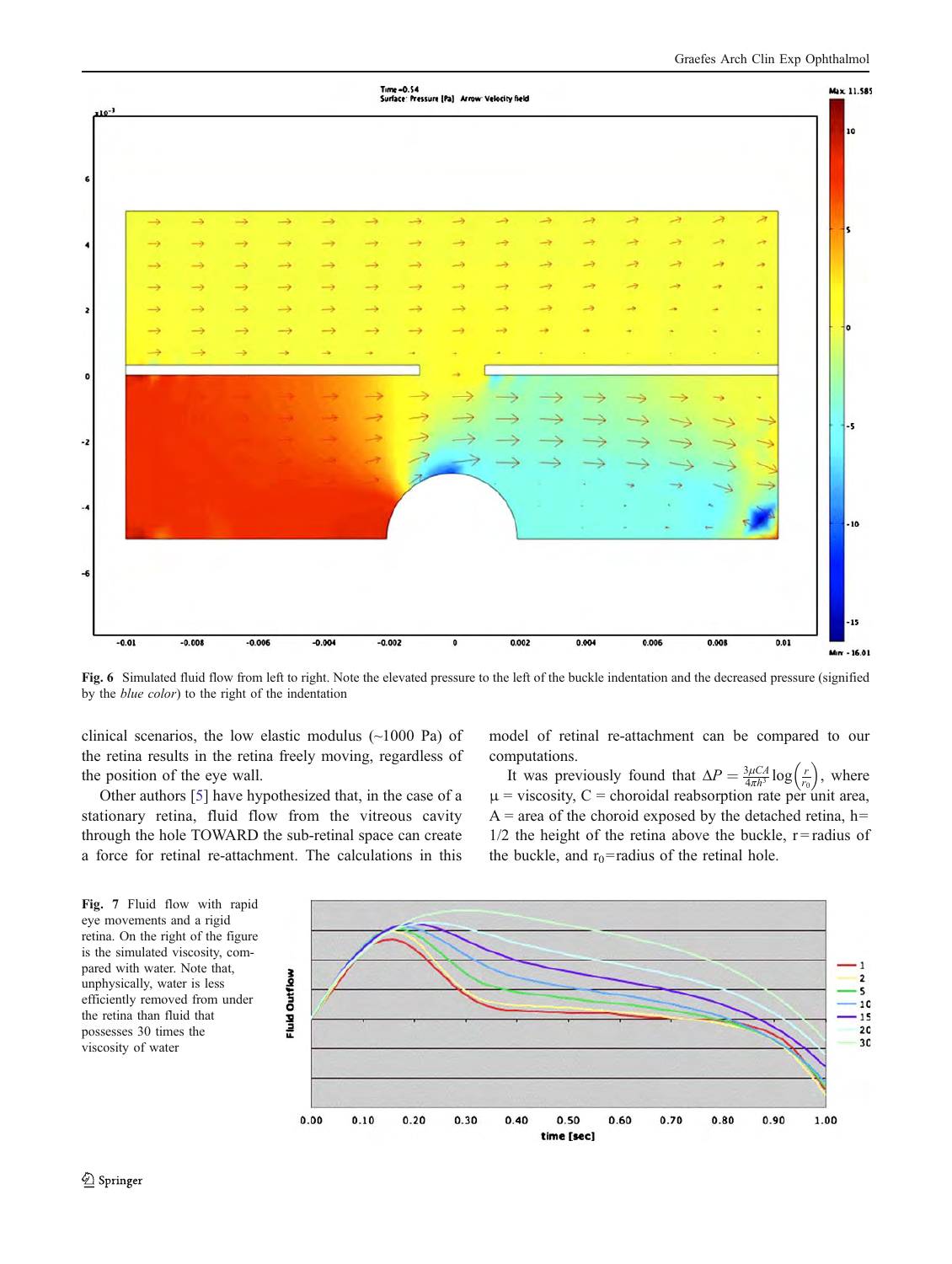<span id="page-4-0"></span>

Fig. 8 Fluid flow with rapid eye movements and a flexible retina. On the right of the figure is the simulated viscosity, compared with water. The peaks in fluid outflow correspond to points in time at which the retina was positioned as illustrated in Fig. [5](#page-2-0). This was a consistent finding, despite the non-periodic nature of the data

If we assume a retinal detachment of 5 mm, and that the sub-retinal fluid has the physical properties of water at 37.5°C, we compute a trans-retinal pressure gradient, reattaching the retina of  $4 \times 10^{-4}$ mmHg. This is orders of magnitude lower than the pressures generated by the Bernoulli principle, which are on the order of 5 mmHg. In addition, this previously hypothesized model assumes that the retina is immobile, an improbable condition, given the flexibility of the retina and the involuntary nature of many eye movements, including REM sleep.

# Discussion

We have evaluated a numerical model for scleral buckling surgery with sub-retinal fluid of varying viscosity that is based upon a previously described experimental model. Our results allow us to provide insight as to how a scleral



Fig. 10 Fluid flow in simulated REM sleep (rapid, short saccades). On the right of the figure is the simulated viscosity, compared with water. The peaks in fluid outflow correspond to points in time at which the retina was positioned as illustrated in Fig. [5.](#page-2-0) This was a consistent finding, despite the non-periodic nature of the data

buckle serves to re-attach the retina. In particular, laminar fluid flow and the Bernoulli effect both play an important role in this process. Based upon our calculations, rapid eye movements are expected to facilitate improved outflow of subretinal fluid. These computational results are consistent with the clinical findings of Lincoff and Kreissig [\[6](#page-5-0)–[8](#page-5-0)] that external drainage of subretinal fluid is not necessary for successful scleral buckling surgery.

Although patients will naturally have their eyes undergo rapid saccades (during REM sleep and while reading, for example), allowing patients to move their eyes rapidly may facilitate more rapid retinal re-attachment and visual rehabilitation. The concepts described here could be tested in a prospective clinical trial of primary rhegmatogenous retinal detachments repaired with scleral buckling. For example, the treated group might be required to read a given number of lines of text while the control group would be forbidden from reading, while both groups are closely followed during the post-operative period.

Fig. 9 Fluid flow with slow, steady eye movement. On the right of the figure is the simulated viscosity, compared with water. Again, the peaks in fluid outflow correspond to points in time at which the retina was positioned as illustrated in Fig. [5](#page-2-0)